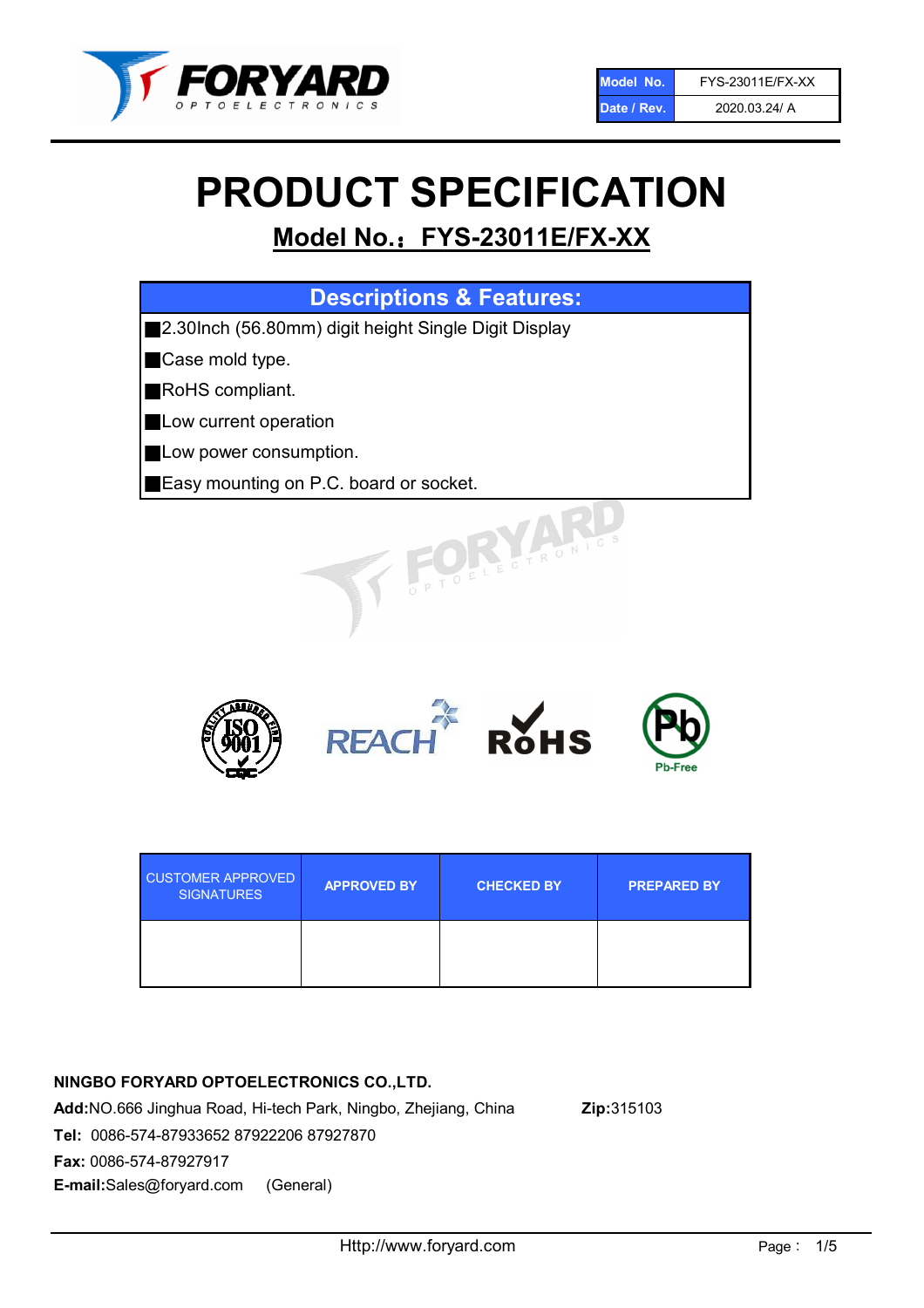

| Model No.   | FYS-23011E/FX-XX |
|-------------|------------------|
| Date / Rev. | 2020.03.24/ A    |

# Model No.: FYS-23011E/FX-XX

# ■ -XX: REF Surface / Epoxy color

| <b>Color</b><br><b>Number</b> |                 |                            | ŋ |               |                |
|-------------------------------|-----------------|----------------------------|---|---------------|----------------|
| <b>REF Surface Color</b>      | $\bigcap$ White | $\circ$ Black $\circ$ Gray |   | $\circ$ Red   | $\circ$ Green  |
| <b>Epoxy Color</b>            | ○ Water Clear   | $\circ$ White $\circ$ Red  |   | $\circ$ Green | $\circ$ Yellow |

#### ■ Mechanical Dimensions



#### Notes:

- 1. All pins are Φ0.60[.023]mm
- 2. Dimension in millimeter [inch], tolerance is ±0.25 [.010] and angle is ±1° unless otherwise noted.
- 3. Bending≤Length\*1%.
- 4.The specifications,characteristics and technical data described in the datasheet are subject to change without prior notice.
- 5.The drawing is different from the actual one, please refer to the sample.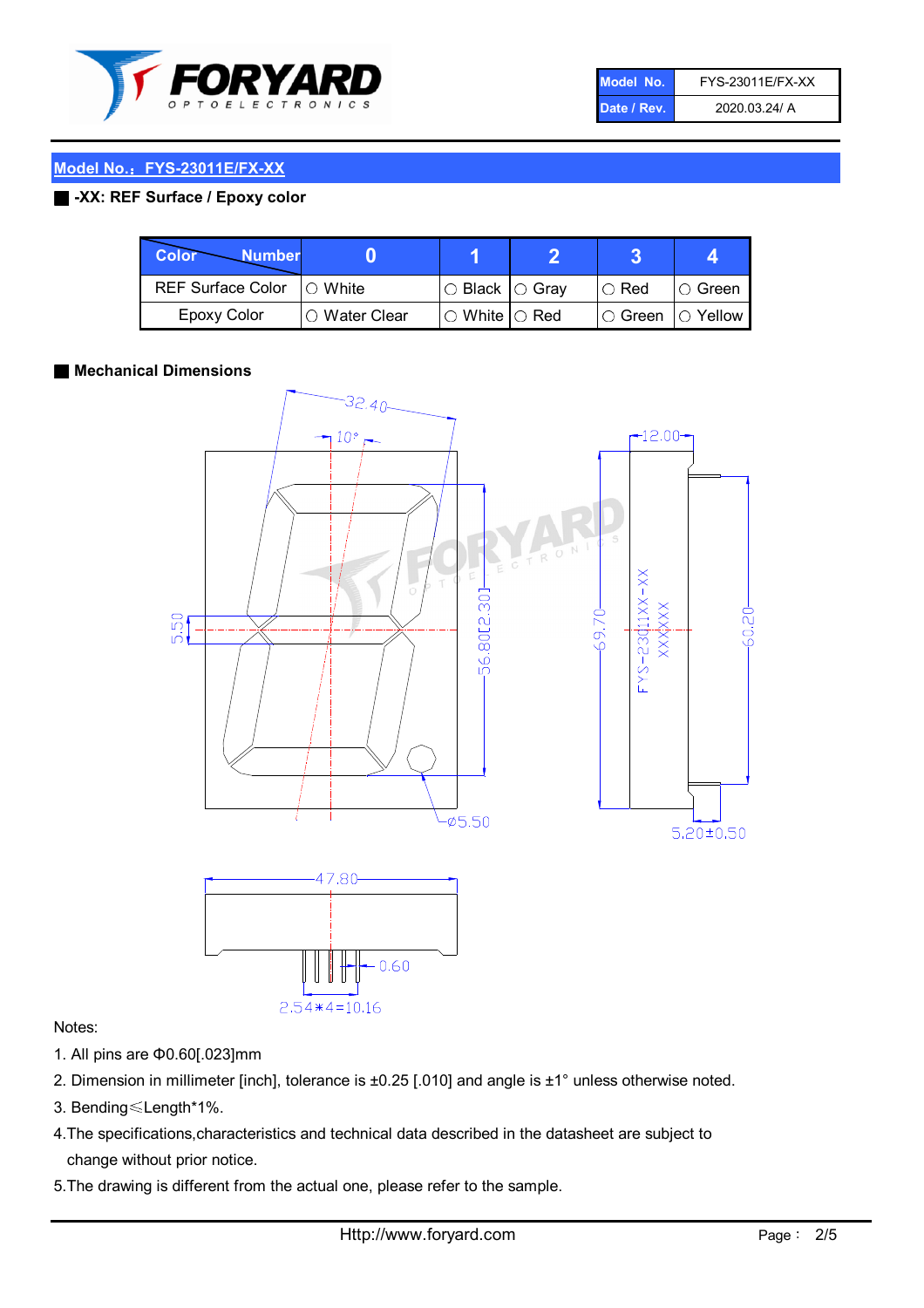

| Model No.   | FYS-23011E/FX-XX |
|-------------|------------------|
| Date / Rev. | 2020.03.24/ A    |

# Model No.: FYS-23011E/FX-XX

# ■ All Light On Segments Feature & Pin Position

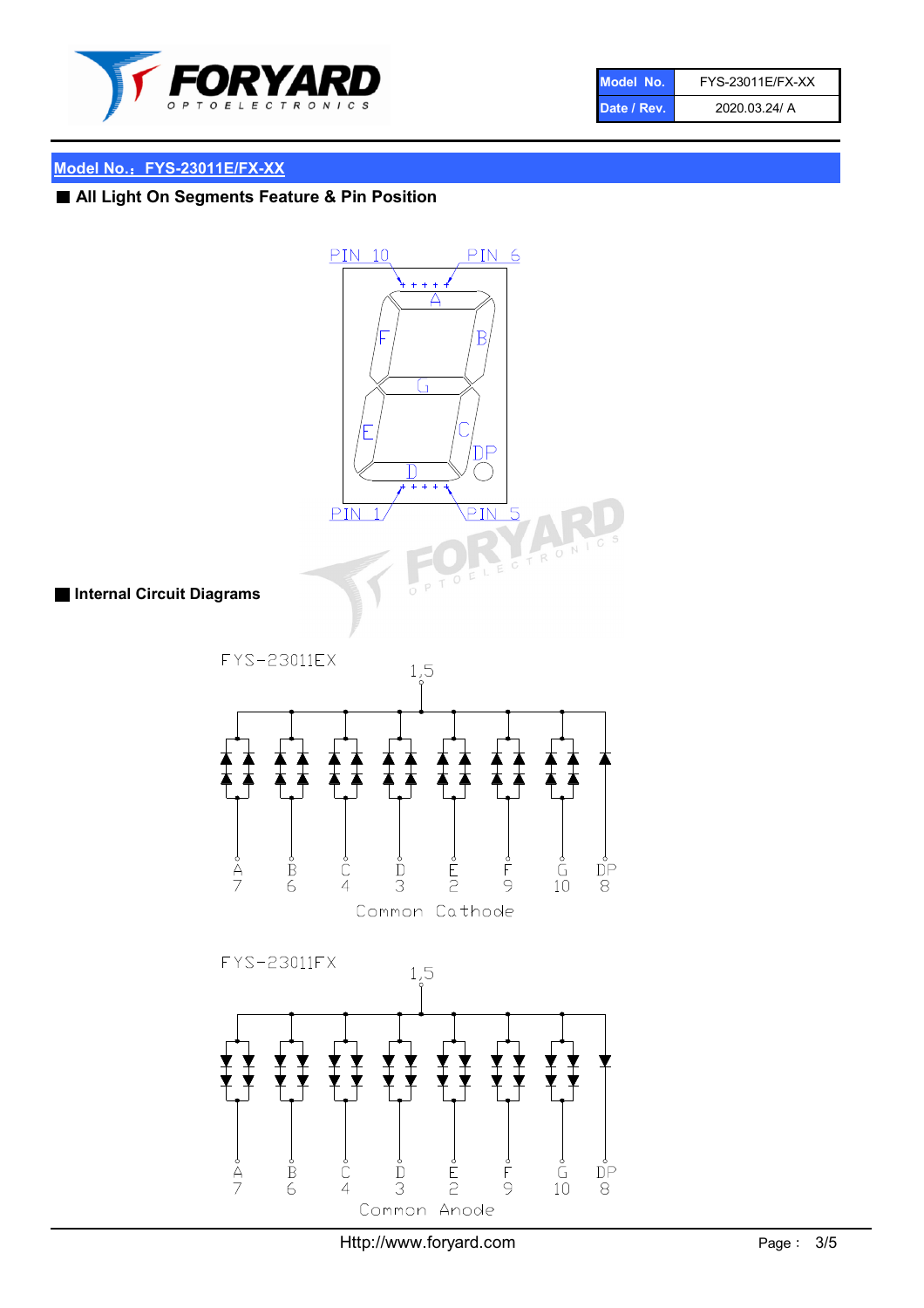

| Model No.   | FYS-23011E/FX-XX |
|-------------|------------------|
| Date / Rev. | 2020.03.24/ A    |

(Ta=25℃)

# Model No.: FYS-23011E/FX-XX

| Absolute maximum ratings     |               |                       |              | (Ta=25℃)   |             |
|------------------------------|---------------|-----------------------|--------------|------------|-------------|
| <b>Parameter</b>             | <b>Symbol</b> | <b>Test Condition</b> | <b>Value</b> |            | <b>Unit</b> |
|                              |               |                       | <b>Min</b>   | <b>Max</b> |             |
| <b>Reverse Voltage</b>       | VR            | $IR = 30$             | 5            |            |             |
| <b>Forward Current</b>       | IF            |                       |              | 30         | mA          |
| Power Dissipation            | Pd            |                       |              | 100        | mW          |
| <b>Pulse Current</b>         | Ipeak         | Duty=0.1mS,1KHz       |              | 150        | mA          |
| <b>Operating Temperature</b> | Topr          |                       | $-40$        | $+85$      | °C          |
| Storage Temperature          | Tstr          |                       | -40          | $+85$      | °C          |

#### ■ Electrical-Optical Characteristics

#### ● Color Code & Chip Characteristics:(Test Condition:IF=10mA)

Typ Max S | Hi $\textsf{Red}$  | AlGaInP | 660nm LE 20nm | 2.00 | 2.50 D | Super Red | AIGaAs/DH | 650nm | 20nm | 2.00 | 2.50 E | Orange | GaAsP | 625nm | 35nm | 2.00 | 2.50 A | Amber | GaAsP | 610nm | 35nm | 2.00 | 2.50 Y | Yellow | GaAsP | 590nm | 35nm | 2.00 | 2.50 G Yellow Green AIGaInP | 570nm | 10nm | 2.00 | 2.50 3.00 3.80 3.00 3.80 W | White | InGaN/GaN | X=0.29,Y=0.30 |CCT:9500K| 3.00 | 3.80 UHR Ultra Hi Red  $\vert$  AIGaInP  $\vert$  640nm  $\vert$  20nm  $\vert$  2.00  $\vert$  2.50 UR | Ultra Red | AlGaInP | 635nm | 20nm | 2.00 | 2.50 UE Ultra Orange | AIGaInP | 625nm | 20nm | 2.00 | 2.50 UA Ultra Amber | AIGaInP | 610nm | 20nm | 2.00 | 2.50  $UV$  Ultra Yellow  $\vert$  AlGaInP  $\vert$  590nm  $\vert$  20nm  $\vert$  2.00  $\vert$  2.50  $\text{UG}$  Ultra Yellow Green | AIGaInP | 570nm | 30nm | 2.00 | 2.50 PG Pure Green | InGaN | 520nm | 36nm | 3.00 | 3.80 30nm 3.00 3.80 30nm 3.00 3.80 UW |Ultra White | InGaN/GaN | X=0.29,Y=0.30 |CCT:9500K| 3.00 | 3.80 40~85 60~120~180 40~70 Segment-to-Segment Luminous Intensity ratio(Iv-M) 1.5:1 610nm 9~20(mw) 350~450 470nm 120~180 120~180 Ultra Blue InGaN/GaN InGaN/GaN 9~20(mw) 20~50 280~600 570nm | 30nm | 2.00 | 2.50 | 20~60 470nm 590nm InGaN/GaN B Blue I InGaN 570nm | 10nm | 2.00 | 2.50 | 10~20 30~105 30~135 460nm 520nm Ultra brightness **AlGaInP** AlGaInP 60nm AlGaInP 640nm Peak Wave Length $(\lambda_{\rm P})$ UB 460nm 635nm AlGaInP AlGaInP AlGaInP InGaN/GaN AlGaInP 10~20 Luminous **Intensity** (Iv) Unit:mcd AlGainP 660nm GaAsP GaAsP AlGaAs/DH **Spectral** Line halfwidth (∆λ1/2) 10~20 Standard brightness Forward Voltage(VF) Unit:V 15~30 10~20 625nm GaAsP 590nm **Emitting Color Dice Material** 10~21 610nm

#### Note:

1.Luminous Intensity is based on the Foryard standards.

2.Pay attention about static for InGaN